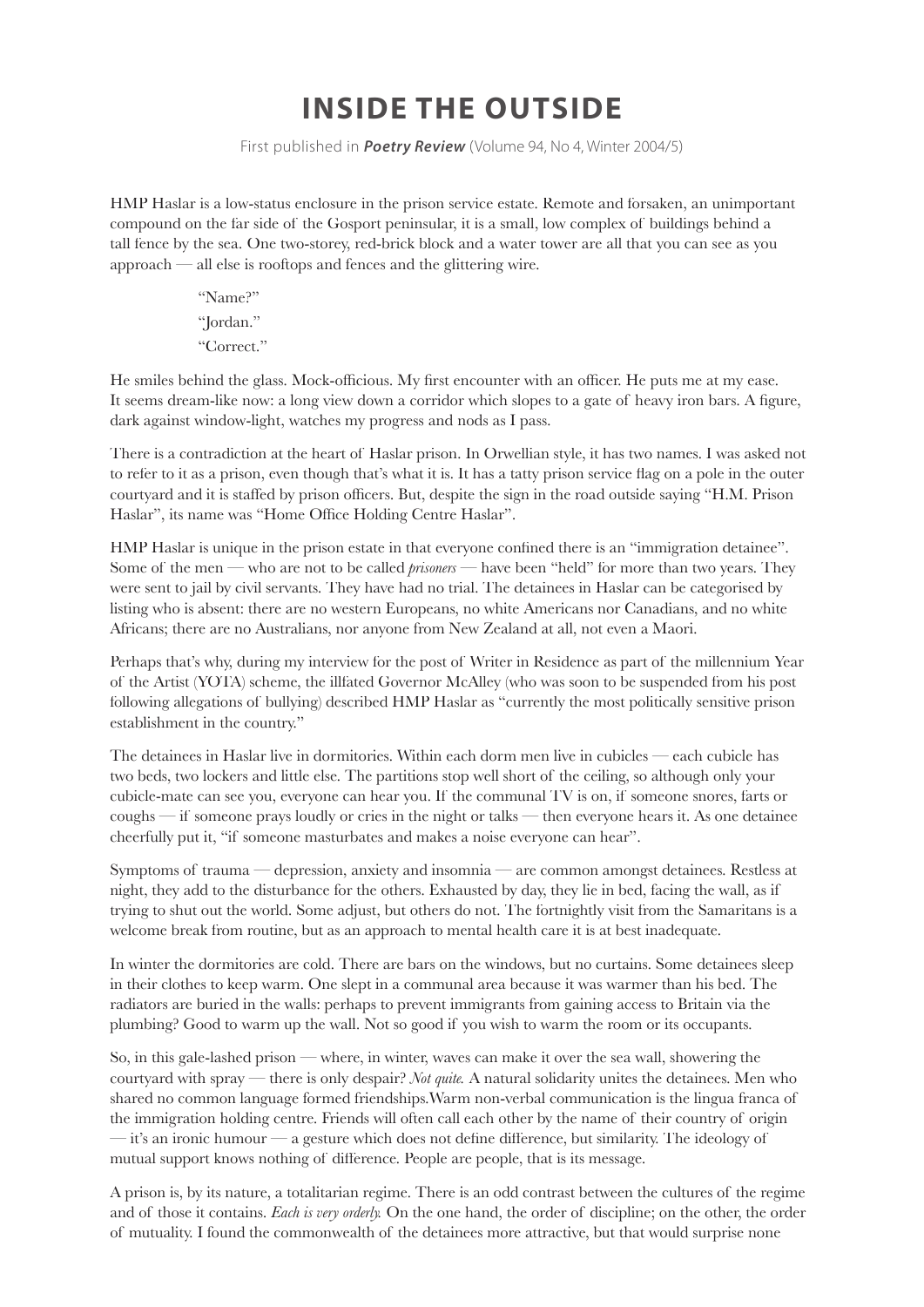of the staff. Theirs is a hard position to sell to a visitor. Many of the staff I spoke to seemed uneasy about locking up people who'd had no trial. It goes against the grain; it's not how our system works. And prison discipline is tough. It hands out punishments which seem peculiarly harsh when applied to refugees.

Where immigration detainees are involved, options for punishment are limited. There can be no loss of remission for a person who has not been convicted and sentenced. If a detainee has a prison job, you can take that away. If not, all you can do is move him to another prison. "Punishment moves" isolate detainees from their friends, and that's why such moves are so feared. Detainees who returned to Haslar from punishment moves to mainstream prisons — where they would live in a cell, either alone or with remand or convicted prisoners — would receive a collective welcome back into the comparative safety of Haslar.

Punishment moves appeared to be meted out on an arbitrary basis. One detainee went on hunger strike which is against the rules — after he claimed he'd been tricked into signing voluntary repatriation papers by officials from the immigration service. "We have looked into all his complaints, so he has no reason to protest." So, he doesn't have to be repatriated? "Oh yes, he will have to go. He signed." First, though, he had to be punished.

A hunger strike is tantamount to mutiny. In this case it was a one-man mutiny, and the mental health of the mutineer was fragile. A psychiatrist advised against moving him, even to a prison hospital wing. Eventually he gave up his protest and then, after a couple of weeks or so, he was moved as a punishment: 23 hours a day on his own in a cell in HMP Rochester. What better way to test the determination of a vulnerable man not to commit suicide? When he was returned from Rochester, looking thin and pale and timid, he received a hero's welcome.

But why — in a prison that is a microcosm of the world — are there no interpreters? Helpful detainees interpret when they can, or no one does. "He signed when I wasn't there." So said the volunteer interpreter. Detainees are vulnerable to pressure from officials. When they are alone with staff their eagerness to please may cause them to sign anything.

"We get the bad ones here" — so said a prison officer — and, of course, in some cases he must be right. In amongst the victims of governments and wars, are there perhaps perpetrators, criminals on the run and the like? He was able to offer one example of a militiaman who had been involved in genocide. Whilst held in Haslar, his past had come to light. One amongst so many. But even the worst criminals deserve due process. Arbitrary imprisonment is still wrong.

Prisons are where people are punished and that hurts. A refugee may be able to prove that he has been tortured in the past — the scars on his body might show this — but he may not be able to prove his identity. So he will be detained. The way such prisoners coped inspired me — often on leaving work I'd feel elated — but by the time I reached home my mood would have changed. Beyond the cruelties of government policies, it was the lack of respect that really depressed me.

For example: I was in the education department.Yet again the room I had been promised was not available, so I had nowhere to work. Use the staff room, they said, no one will come in. *But they did*. I was with a detainee who was talking through a traumatic experience from his past. In the midst of this, one of the staff came in, laughed, and made herself tea. The prisoner kept talking. Surely time for her to retreat? *Not at all*. To avoid embarrassment, she talked over him. He was describing, in detail, a suicide attempt. He had never talked about this to anyone before. He needed to say it, so he finished his story, regardless of the intrusion.

Such everyday cruelties are reinforced by the complexity of Home Office rules and regulations. One day a prisoner showed me a letter he had received. He didn't understand it. The letter said the Home Office did not believe he came from the country that he claimed (country A). The letter went on to name the country they thought he might have come from (country B). His asylum claim was denied, they said, but he had a right of final appeal. If his final appeal failed he would be deported. The country he would be deported to was country A. How can you explain that?

One day a detainee begged for my help. He was about to be deported to Italy, as Immigration said he'd been there on his way to the UK. It was proven by fingerprints taken by the Italian authorities. He told me he'd